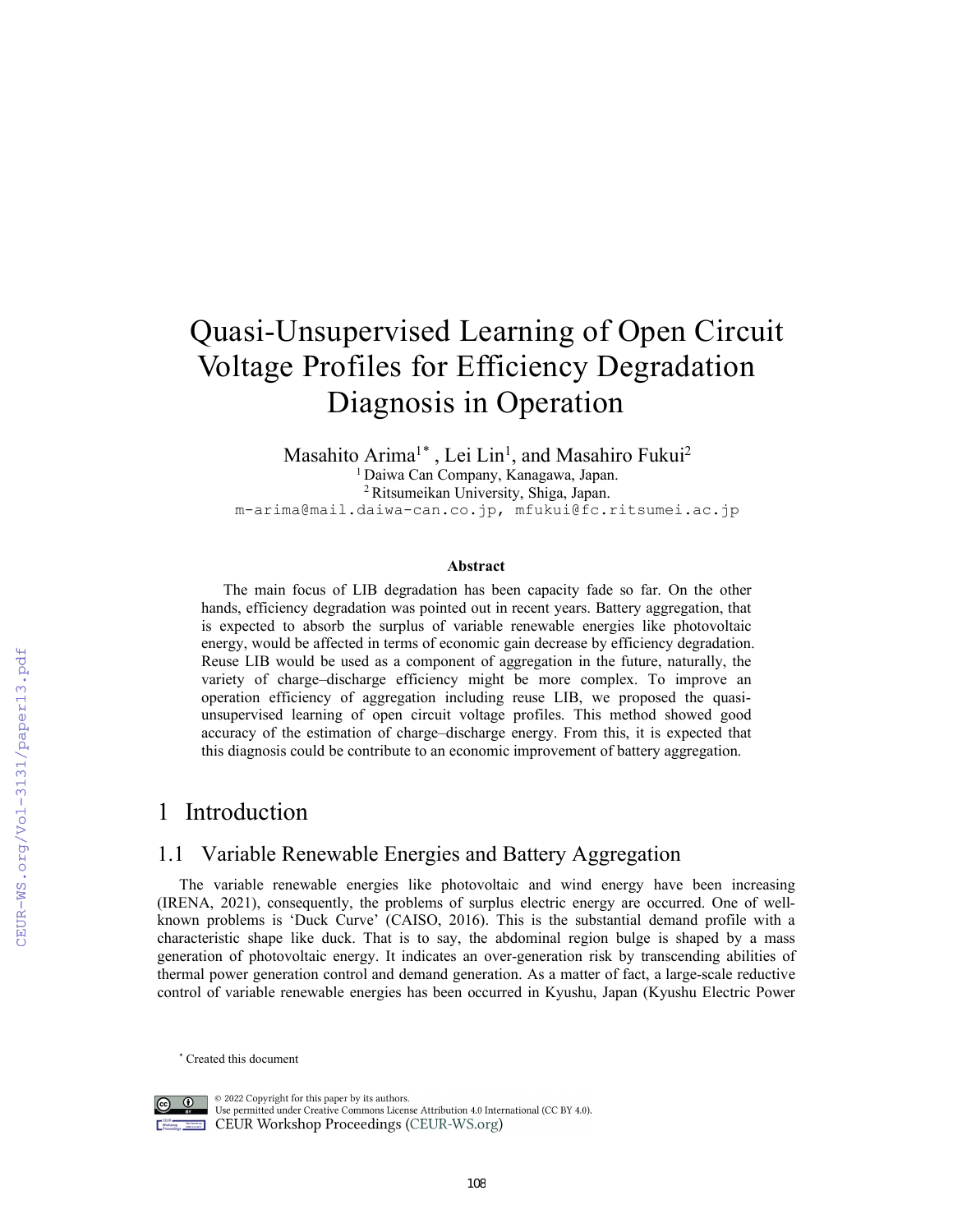Transmission and Distribution Co., 2021). Naturally, it would be resulted in the loss of economic and environmental benefits despite of renewable energy capital investment.

One of its expected solutions is aggregated rechargeable batteries supported by IoT(Isono *et al.*, 2013). That is, the surplus renewable energy could be charged, and discharged later in the time of demand dominance. Lithium-ion battery (LIB) is an important candidate and has been adopted as the components of electric vehicles and stable energy storage systems. For lower resource demands, lower prices and more commercially widespread of LIB, many considerations of reuse (Ahmadi *et al.*, 2017) have been carried out. In consequence, new international standard of requirements for reuse of LIB are under discussion as IEC 63330 aiming for issuance at the end of 2023. From this, we can understand that a lot of aggregated rechargeable batteries consisted of reuse LIB would be popular in the future.

#### 1.2 Research Question

LIB has an important characteristic of performance decline depending on cycle times and storing period (Ramadass *et al.*, 2002) (Schmitt *et al.*, 2017) (Farmann and Sauer, 2017). It is called degradation. A decrease of full-charge capacity is discussed as a main aspect of the degradation. Therefore, a lot of capacity degradation diagnosis of LIB have been studied (Hou *et al.*, 2020). On the other hands, a decrease of charge–discharge energy efficiency called 'efficiency degradation' was reported as another aspect of degradation in recent years (Redondo-Iglesias, Venet and Pelissier, 2019). It causes the increase of energy loss during LIB operation (Arima *et al.*, 2018). Especially, it would induce the order effect of charging in the case of aggregated multiple LIBs (Arima, Lin and Fukui, 2019a). This can be understood in the following way. A degradation degree of each LIB differs since it depends on the conditions of operation. In addition, aggregated batteries could include various LIB of models, manufacturers, and reuse histories. This naturally indicates that each LIB has various characteristic of charge–discharge efficiency. Operation of high efficiency LIB could be resulted in low losses of energy and economic gain. How to find a highly efficient LIB would be necessary for economic and energy saving operation of battery aggregation. Namely, an efficiency degradation diagnosis is necessary instead of capacity.

An efficiency degradation diagnosis has three essential parameters. That is, a value of full charge capacity, and profiles of open circuit voltage and internal impedance (Arima, Lin and Fukui, 2019b). A lot of cases of degradation diagnosis of full charge capacity were already reported as mentioned above. Internal impedance could be estimated by regressive algorithms like Kalman filter (Plett, 2004). However, a profile of open circuit voltage is usually given as a premise in the case of Kalman filter. It is difficult to estimate profiles of open circuit voltage while keeping estimation accuracies of state of charge that is main purpose (Haus and Mercorelli, 2020). Especially, the estimation of transitive profiles of open circuit voltage depending on degradation by this have not been reported. Therefore, the estimation of profiles of open circuit voltage is important for an efficiency degradation diagnosis.

Moreover, it is desirable that the training data of efficiency degradation diagnosis is few. In this case, the measurement data of charge–discharge cycle test for establishing LIB's degradation models is applicable. A large amount of training data would improve the accuracy of these models however it would be necessary to spend many times and works of measurements. Furthermore, there would be many models and manufacturers of aggregated LIB, therefore there would be a lot of test samples to be measured.

In consequence, the estimation of open circuit voltage profiles with few teacher data, that is, quasi-unsupervised learning, is required. In addition, it should be carried out using data measured by a battery management system mounted on LIB for reducing its cost.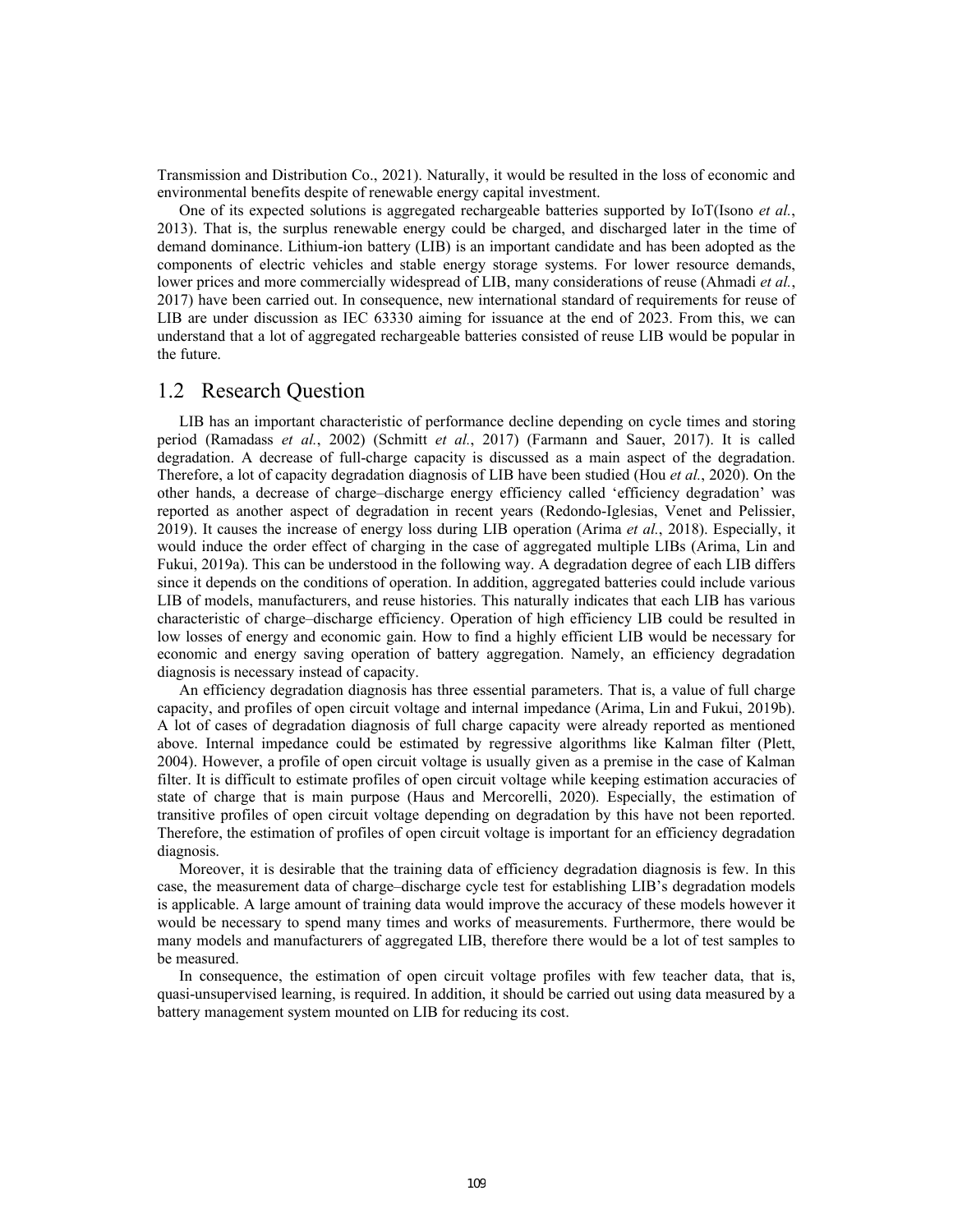#### 1.3 Proposal

There are many reports of open circuit voltage profile measurements, and these could be roughly divided into two groups. One group is 'pseudo open circuit voltage (pOCV)' (Pastor-Fernández *et al.*, 2019). pOCV is the method of charge–discharge in the range of full-discharge to full-charge with lower than 10 hours rate constant current (C/10). Other is called 'Galvanostatic intermittent titration technique (GITT)' (Birkl *et al.*, 2015). GITT is the method of square waved current charge or discharge with long time relaxation between waves. The conditions of pOCV and GITT are quite different from battery aggregation. We propose the unsupervised learning of open circuit voltage profiles using data of a battery management system. The contribution of this study is the adaption to real LIB operation of profile information acquisition.

## 2 Proposed Method

The unsupervised learning of open circuit voltage profiles that we proposed is described as below.

#### 2.1 Deformative Learning of Open Circuit Voltage Profiles

This method adopts the additive processing of gaussian function profiles estimated by the value of open circuit voltage at that time. The equation of it is defined as follows.

$$
\hat{V}_{oc-c} = \hat{V}_{oc} + M = \begin{pmatrix} \hat{V}_{oc,1} \\ \hat{V}_{oc,2} \\ \vdots \\ \hat{V}_{oc,99} \end{pmatrix} + \begin{pmatrix} M_1 \\ M_2 \\ \vdots \\ M_{99} \end{pmatrix}
$$

$$
M_l = \tilde{V}_{oc}Lexp\left(-\frac{(10^{-2}l - S_{oc,0})^2}{2\sigma^2}\right)
$$

$$
1 \le l \le 99, l \in R^+
$$
(1)

Where  $\hat{V}_{oc-c}$  denotes the estimated open circuit voltage profile after transformation,  $\hat{V}_{oc}$  is the preestimated open circuit voltage profile and  $\hat{V}_{oc,l}$  are the sample values of  $\hat{V}_{oc}$  for each 0.01 state of charge, *M* is the deformation amount and  $M_l$  are the sample values of *M* for each 0.01 state of charge,  $\hat{V}_{\text{o}c}$  is the calculated estimation error of open circuit voltage, *L* is the learning rate,  $\sigma$  is a standard deviation of gaussian function namely the index of deformation width,  $S_{oc,0}$  is the deformation center on the axis of state of charge  $S_{oc}$ . The image of one deformation process is described in Fig.1.

 $V_{oc}$  was calculated from chronological data of charge–discharge cycles. Charge–discharge voltage  $V_{c,d}$  can be defined as follows.

$$
V_{c,d} = (\widehat{V}_{oc} + \widetilde{V}_{oc}) + (\widehat{R} + \widetilde{R})I_{c,d}
$$
 (2)

Where  $\hat{R}$  denotes the estimated internal resistance and  $\tilde{R}$  is the estimation error of it,  $I_{c,d}$  is the charge–discharge current and it defined charge as positive value and discharge as negative. In this study, it was assumed that  $\hat{R}$  is given as the correct values from calculation of chronological data, and the contributions of errors of open circuit voltage and internal resistance are equal, that can be given as follows.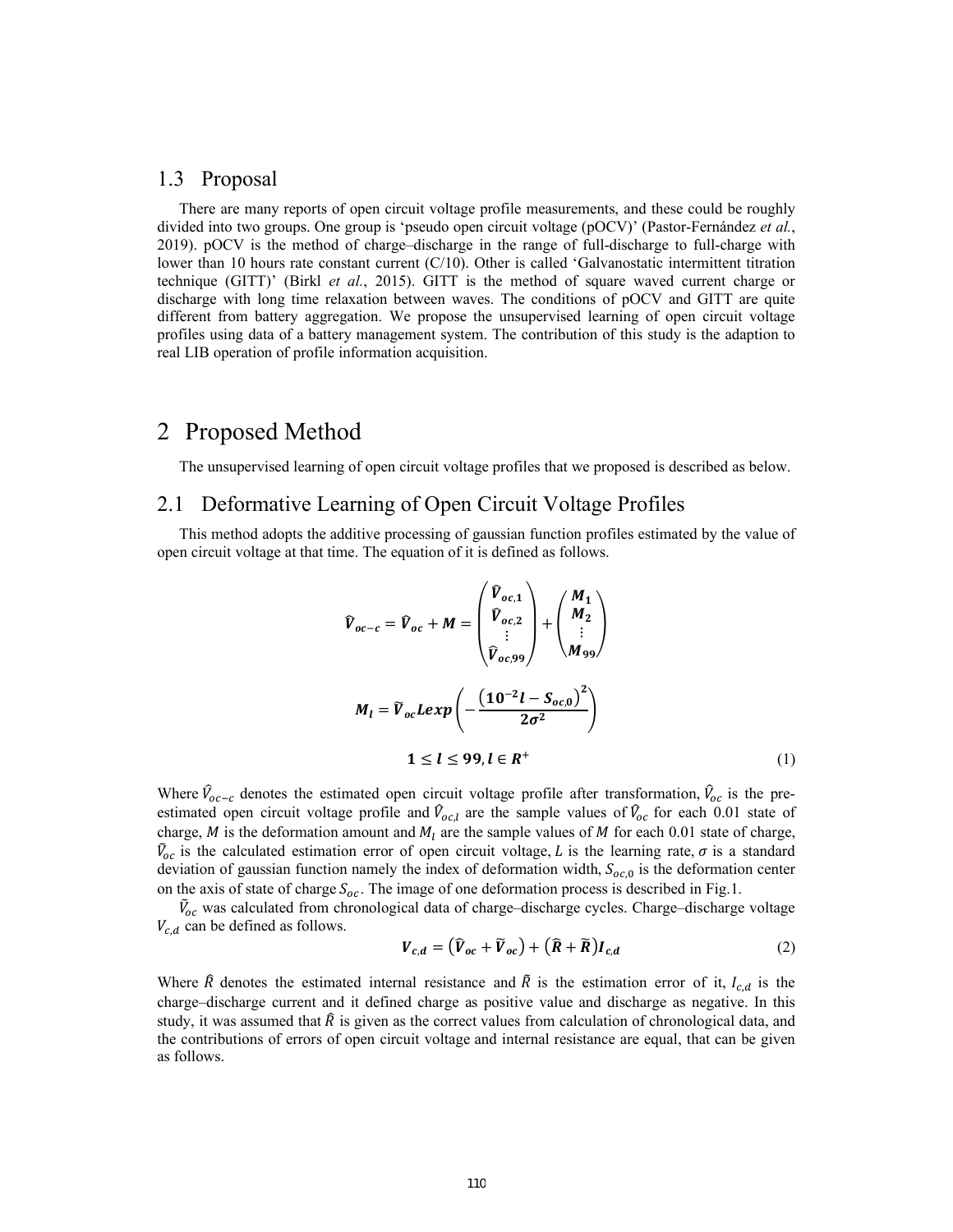$$
\frac{1}{2}\left(V_{c,d} - \widehat{V}_{c,d}\right) = \widetilde{V}_{oc} = \widetilde{R}I_{c,d} \tag{3}
$$

 $\hat{V}_{oc}$  was calculated by comparing measured charge–discharge voltage with  $\hat{V}_{oc}$  and contributions of errors according to equation (2) and (3). Thereafter,  $V_{oc-c}$  was calculated based on the additive gaussian sample values M adjusted by learning rate L.  $V_{oc}$  would be corrected without training data by repeating a series of learning calculation periodically during charge–discharge cycles. It should be noted that the first  $V_{oc}$  values must be given artificially. Namely, it can be said as quasi-unsupervised learning.



Figure 1: The image of one deformation process of open circuit voltage profile learning.

## 2.2 Calculation of Charge–Discharge Energy

In this study, the equation of open circuit voltage profile was defined as follows (Plett, 2004).

$$
V_{oc}(S_{oc}) = K_1 + \frac{K_2}{S_{oc}} + K_3 S_{oc} + K_4 \ln(S_{oc}) + K_5 \ln(1 - S_{oc})
$$
 (4)

In this equation, the profile was denoted as a function of  $S_{oc}$ .  $V_{oc}(S_{oc})$  was fitted by the estimated sample values  $\hat{V}_{oc-c}$  based on the deformative learning of equation (1)-(3). That is,  $\hat{V}_{oc}$  can be denoted as the sample values based on equation (4) as follows.

$$
\widehat{V}_{oc} = \begin{bmatrix} K_1 \\ K_2 \\ \vdots \\ K_5 \end{bmatrix}^{\text{T}} \left[ S_1^{5 \times 1} S_2^{5 \times 1} \cdots S_{99}^{5 \times 1} \right] = \begin{bmatrix} \widehat{V}_{oc,1} \\ \widehat{V}_{oc,2} \\ \vdots \\ \widehat{V}_{oc,99} \end{bmatrix}
$$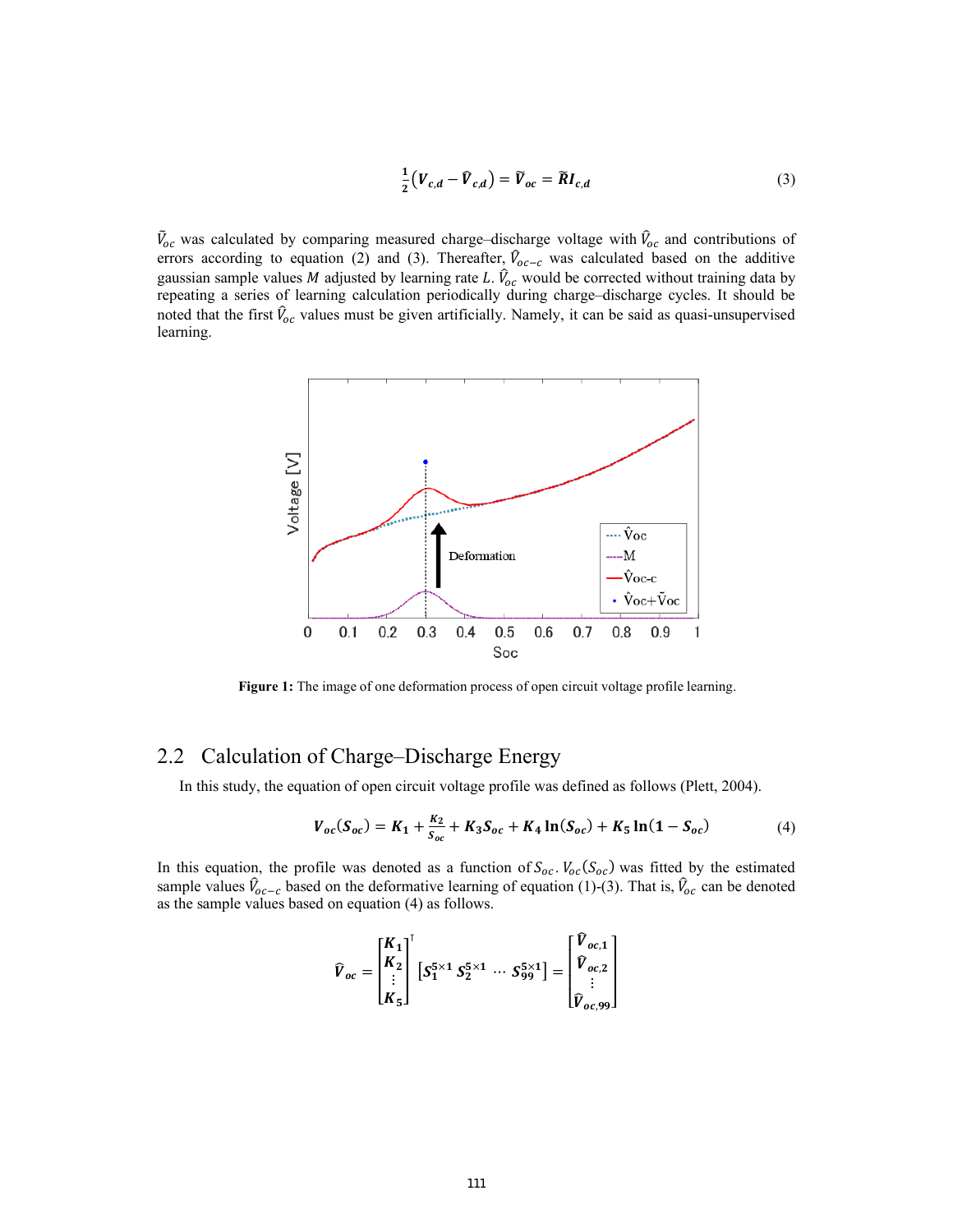$$
S_l^{5\times1} = \begin{bmatrix} 1 \\ 10^2 l^{-1} \\ 10^{-2} l \\ \ln(10^{-2} l) \\ \ln(1 - 10^{-2} l) \end{bmatrix}
$$
 (5)

 $S_l^{\rm 5x1}$  are coefficient vector of equation (4). Updated  $V_{oc}(S_{oc})$  were fitted based on the evaluation function  $J_1$  including calculation of error with  $\mathcal{V}_{oc-c}$  as follows.

$$
J_1 = \left\| \begin{bmatrix} K_1 \\ K_2 \\ \vdots \\ K_5 \end{bmatrix} \left[ S_1^{5 \times 1} S_2^{5 \times 1} \cdots S_{99}^{5 \times 1} \right] - \hat{V}_{oc-c} \right\| \tag{6}
$$

The estimated sampling data of internal resistance  $\hat{R}$  was fitted as 6th order polynomial of  $S_{oc}$  as follows.

$$
R(S_{oc}) = \sum_{i=0}^{6} K_{i+6} S_{oc}^{i}
$$
 (7)

based on correct values calculated from chronological charge–discharge data as follows.

$$
J_2 = \left\| \begin{bmatrix} K_6 \\ K_7 \\ \vdots \\ K_{12} \end{bmatrix} \begin{bmatrix} T_1^7 \times 1 & T_2^7 \times 1 & \cdots & T_{99}^{7 \times 1} \end{bmatrix} - \hat{R} \right\|
$$
  

$$
T_l^7 \times 1 = \begin{bmatrix} (10^{-2}l)^0 \\ (10^{-2}l)^1 \\ \vdots \\ (10^{-2}l)^6 \end{bmatrix}
$$
 (8)

 $T_l^{\gamma \times 1}$  are coefficient vector of equation (7) and  $R(S_{oc})$  were fitted based on the evaluation function  $J_2$ .

The values of full charge capacity  $C_{fc}$  were set as a measured and calculated values of charge– discharge of each cycle. Calculation of charge–discharge energy  $W_{c,d}$  was carried out as follows.

$$
W_{c,d} = C_{fc} \int V_{oc}(S_{oc}) + I_{c,d}(S_{oc}) R(S_{oc}) dS_{oc}
$$
 (9)

 $I_{c,d}(S_{oc})$  is the function of operation current and it was defined by the charge-discharge operator. Calculation of equation (9) was practically carried out as sectional quadrature. The estimation of charge and discharge energy each would result in that of energy efficiency, namely, it could be said as efficiency degradation.

## 3 Verification

For the verification of this profile learning, offset and noise were added to some parameters. First, +10 % offset error was added to the overall profile of open circuit voltage which was set prior to all learning processes. This was the assumption of reuse LIB having unknown profiles that was introduced in a battery aggregation. Second, maximum ±25 % gaussian noise was added to an internal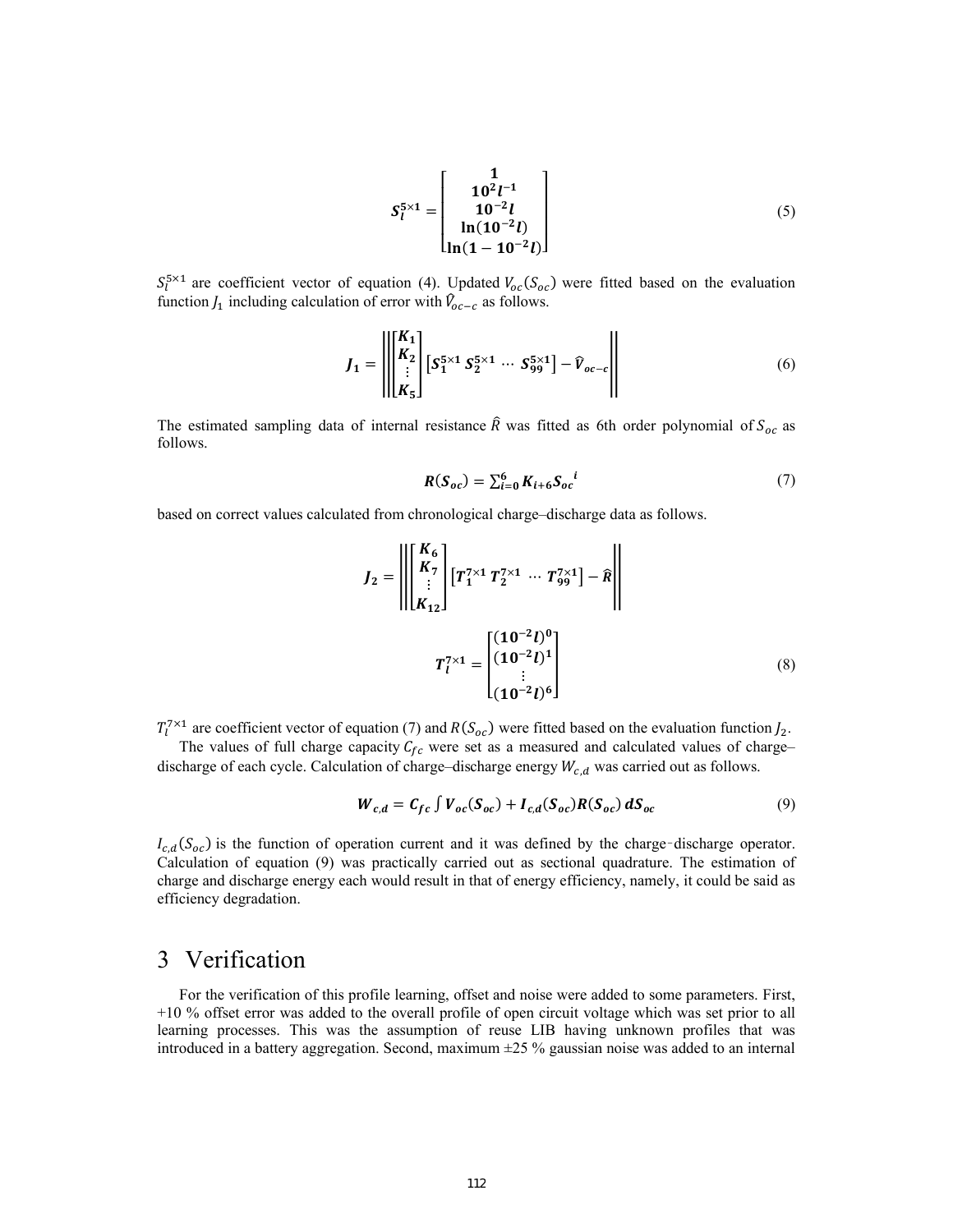resistance value of each learning opportunity. This was the assumption of estimation error by Kalman filter or another similar method. In this verification, the learning rate  $L$  was set as 3 types of fast, medium, and slow. In addition, the index of deformation width  $\sigma$  was adjusted depending on L.the detailed learning conditions are shown in Table 1.

This verification was carried out based on the chronological data of 700 times charge–discharge cycle of LIB module. The detailed cycle conditions are shown in Table 2. The results were shown in Fig 2. Black lines are actual values of each cycle charge–discharge energy. And red, blue, and green lines are the estimated one based on the deformative learning of open circuit voltage. Solid lines are denoted as charge, and dot lines are denoted as discharge. In the case of condition A, the estimated values were fitted to the actual values within only dozens of cycles. On the other hands, about 150 cycles were necessary in condition B, and about 500 cycles in condition C. The errors of condition A in the range between 601 to 700 cycles were less than 0.3 % in charge, and 0.7 % in discharge. From this, we can conclude in the following way. This proposed method of quasi-unsupervised learning of open circuit voltage profiles could realize the efficiency degradation diagnosis of LIB in combination with capacity degradation diagnosis and internal resistance estimation. Together with this, it is important that the appropriate values of  $L$  and  $\sigma$  are selected. We should note that it could be valid for reuse LIB having unknown profiles.

| Condition  |                        |                        |
|------------|------------------------|------------------------|
| A (fast)   | $1.374 \times 10^{-1}$ | $1.300 \times 10^{-2}$ |
| B (medium) | $2.600 \times 10^{-3}$ | $4.250 \times 10^{-2}$ |
| $C$ (slow) | $1.610 \times 10^{-5}$ | $2.062 \times 10^{-1}$ |

**Table 1:** The conditions of deformative learning of open circuit voltage.

| Sample details                                        | 8 series LIB module (NiMnCo cathode and C anode) |  |
|-------------------------------------------------------|--------------------------------------------------|--|
| Typical characteristics                               | 29.6 V, 50 Ah, 1.48 kWh                          |  |
| Input and output power                                | 1085 W (constant power)                          |  |
| Range of state of charge                              | $0$ to 1                                         |  |
| Temperature of cycle test chamber<br>Room temperature |                                                  |  |

**Table 2:** The conditions of charge–discharge cycle test of LIB module.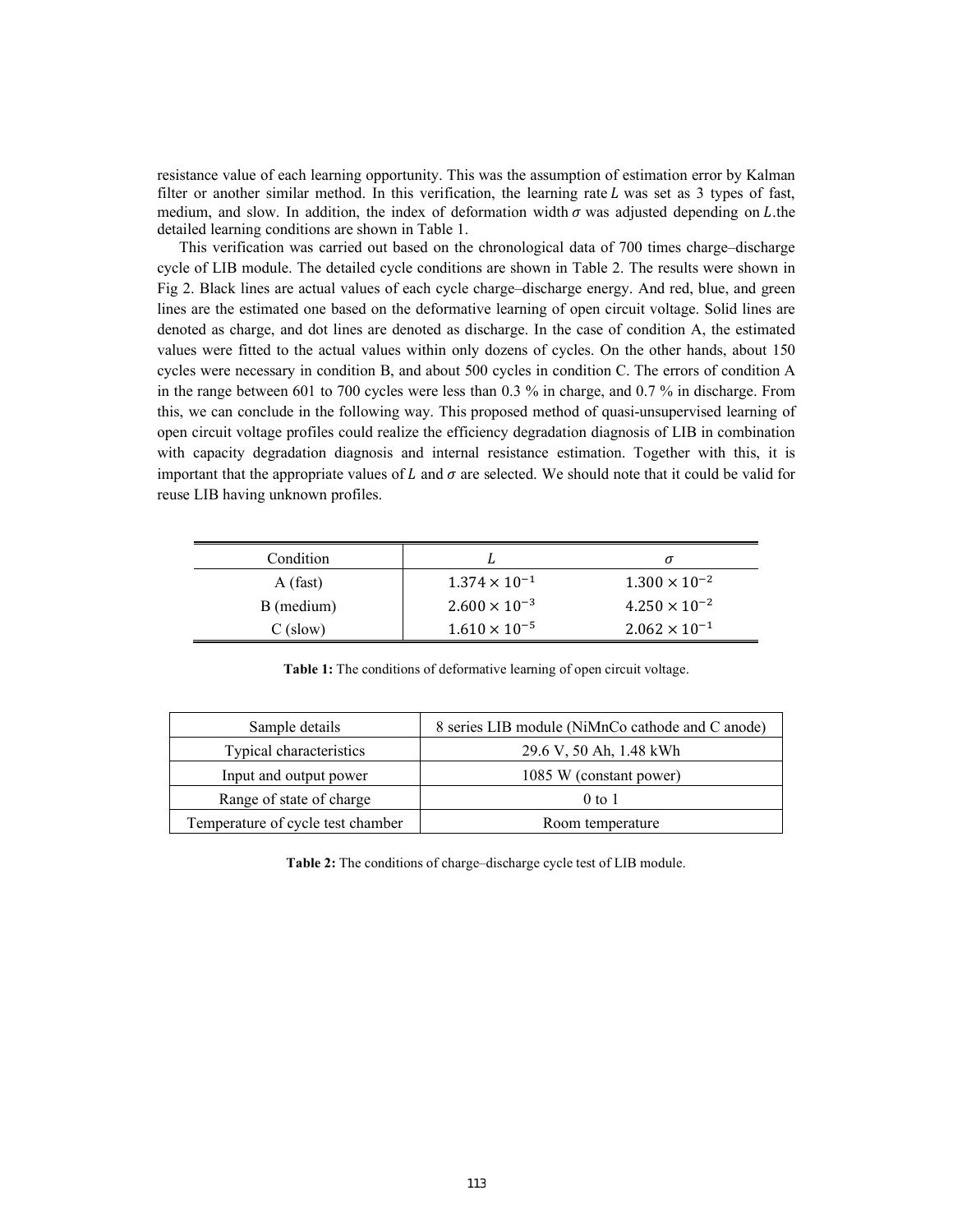

**Figure 2:** The image of one deformation process of open circuit voltage profile learning.

## 4 Conclusion

In this study, we pointed out the problem of upcoming reuse LIBs from the point of efficiency degradation. From this, we proposed the quasi-unsupervised learning of open circuit voltage profiles. Compared to pOCV or GITT, this method has a demerit that an open circuit voltage profile might not be obtained from only one charge–discharge process. On the other hands, the merit is a high practicality based on the adaptability of real LIB operation. Therefore, it could realize the efficiency degradation diagnosis in combination of capacity and internal resistance estimation. Moreover, wide variety of open circuit voltage profiles would be expressed by not only reuse but also the difference of active materials like iron phosphate cathode and titanium oxide anode, and the proposed method might be applicable these overall conditions. It is expected that this diagnosis could be contribute to an economic improvement of battery aggregation.

## References

Ahmadi, L. *et al.* (2017) 'A cascaded life cycle: reuse of electric vehicle lithium-ion battery packs in energy storage systems', *The International Journal of Life Cycle Assessment*, 22(1), pp. 111–124. doi: 10.1007/s11367-015-0959-7.

Arima, M. *et al.* (2018) 'An Examination about Economic Efficiency Estimation Model of Lithium-ion Batteries', *Journal of Japan Society of Energy and Resources*, 39(3), pp. 11–20.

Arima, M., Lin, L. and Fukui, M. (2019a) 'Case study of photovoltaic energy surplus absorption by charging lithium-ion batteries considering charge-discharge energy efficiency', in *ICCE-Berlin, IEEE International Conference on Consumer Electronics - Berlin*. doi: 10.1109/ICCE-Berlin47944.2019.8966214.

Arima, M., Lin, L. and Fukui, M. (2019b) 'Three degradation parameters estimation of a LIB module using single indicator for in-situ charge-discharge energy prediction', in *INTELEC, International Telecommunications Energy Conference (Proceedings)*. doi: 10.1109/INTLEC.2018.8612409.